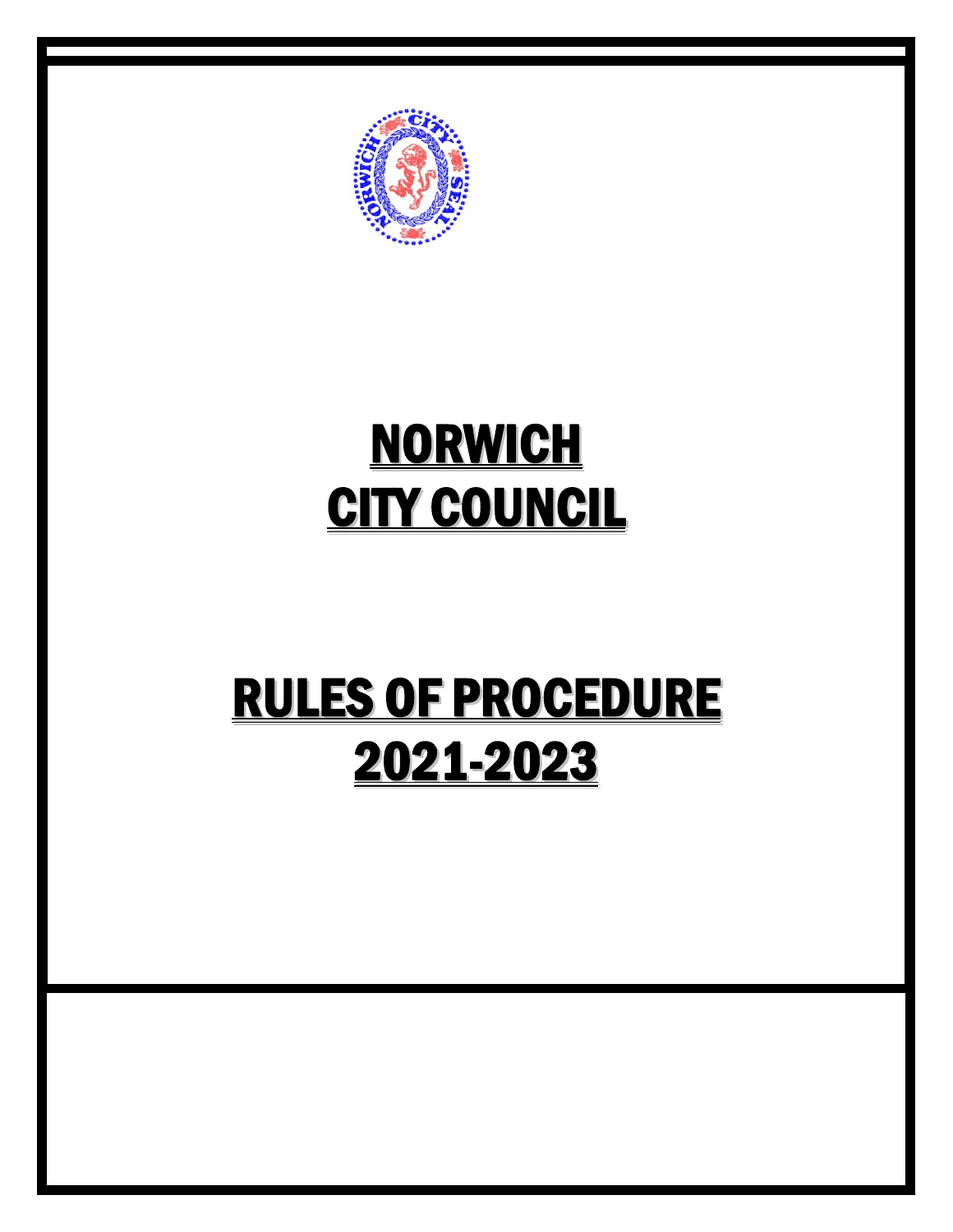#### **I**

Whenever the Council shall meet for the transaction of business, the Mayor, or in the Mayors absence, the Council President Pro Tempore, shall take the chair at the hour appointed for the meeting and immediately call the members to order; and on the appearance of a quorum, shall cause the journal of the preceding meeting to be read, unless by unanimous consent of the Aldermen or Alderwomen present, the reading shall be dispensed with. The presiding officer shall, after waiting no longer than twenty minutes beyond the scheduled time of the meeting, adjourn said meeting if there is an absence of a quorum.

#### **II**

The presiding officer shall preserve order and decorum and shall decide questions of order, without debate, subject to an appeal to the Council. The presiding officer shall rise to put a question, but may state it sitting. The question first moved and seconded shall be first put, and in all cases the sense of the members shall be taken upon the largest number or sum and the longest time proposed.

#### **III**

No member shall, in any way, interrupt the business of the Council while the journal or other papers are in reading, nor when any member is speaking in debate, nor while the presiding officer is putting a question.

## **I V**

When a member is about to speak in debate or deliver any matter to the Council, he or she may rise when recognized and respectfully address himself or herself to the presiding officer.

## **V**

No member shall speak more than twice upon the same question nor longer than five minutes at one time without leave of the Council, unless to explain.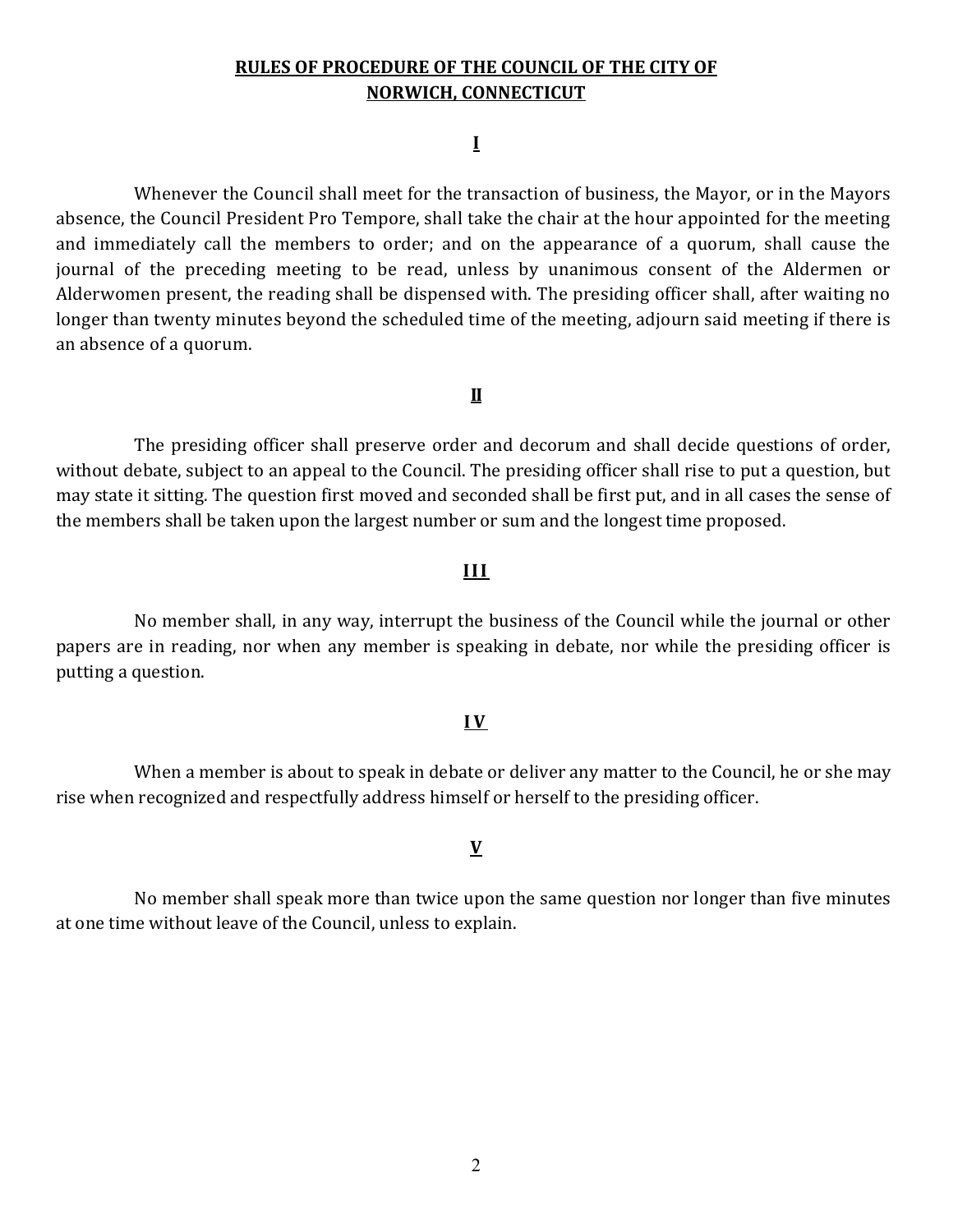#### **V I**

When a question is under debate, no motion shall be received but to adjourn, to lay on the table for the previous question, to postpone to the next meeting, to commit or to amend which several motions shall have precedence in order in which they stand arranged. No motion to postpone indefinitely, or to the next meeting or to commit, being once decided shall be again allowed at the same sitting. Once decided, a motion to postpone indefinitely or to a date certain may not be brought before the Council unless requested by a majority four (4) of the members of said Council.

#### **VII**

A motion to adjourn shall always be in order and that motion, as well as the motion to lay on the table, shall be decided without debate.

#### **VIII**

On that motion to move the question, no debate shall be allowed; all incidental questions or orders arising after the motion is made, and while it is pending, shall be decided without debate. The previous question shall be in this form: "Shall the main question now be moved?" It shall be admitted only when demanded by a majority of the members present and its effect shall be to put an end to all debate and bring the Council to a direct vote upon the pending amendments, if any, and then upon the main question.

#### **I X**

When a question comprehends two or more distinct propositions, any member may have them divided.

## **X**

When a motion has been made and seconded, it shall be stated by the presiding officer before any debate be had thereon, but every motion shall be reduced to writing if the Mayor or any member desires it.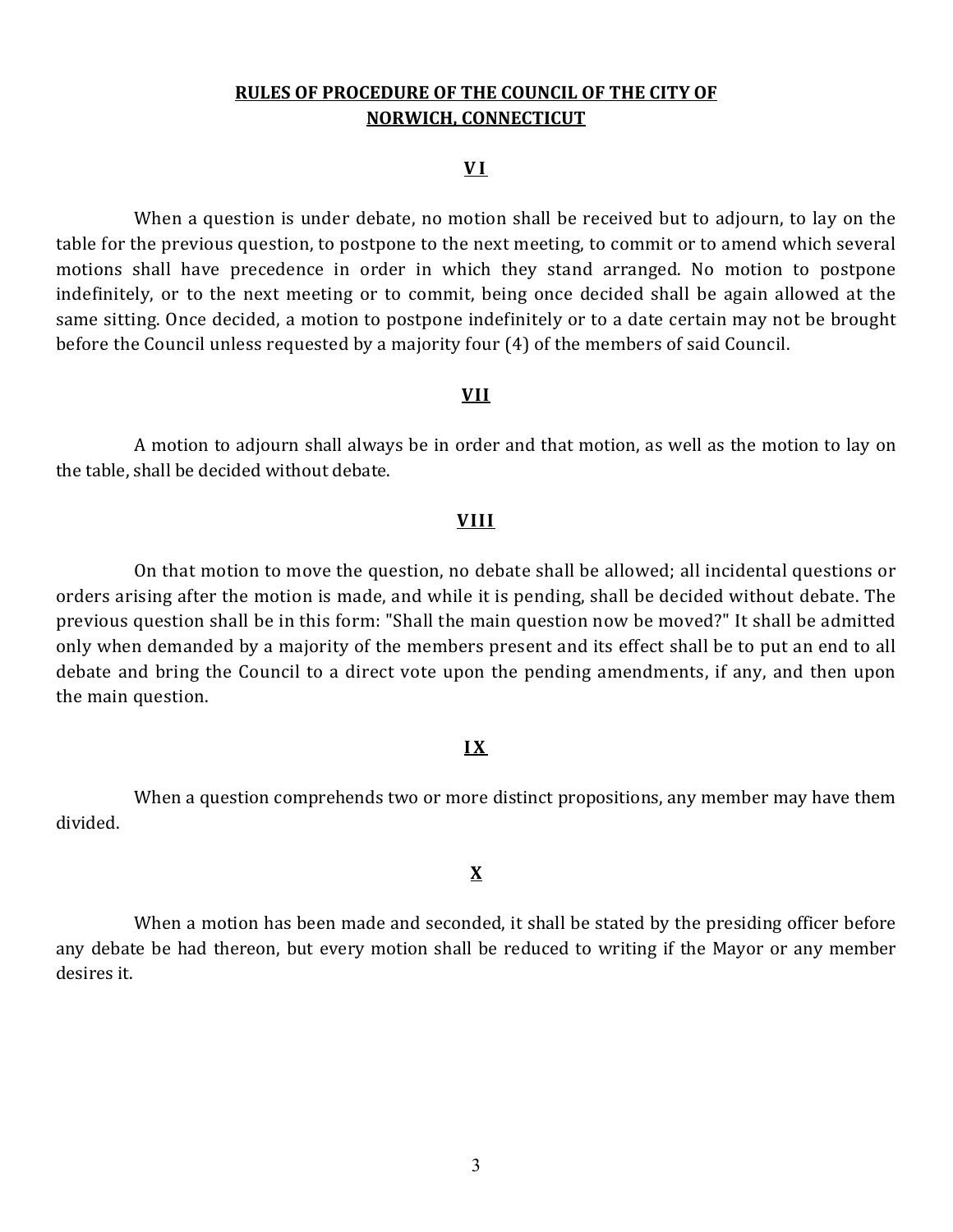#### **X I**

When a motion has been stated by the presiding officer or read by the Clerk, it shall be deemed to be in the possession of the Council, but may be withdrawn by the sponsor at any time before decision without leave of the Council, except that zoning matters may be so resubmitted only within 60 days of withdrawal and no more than once within the year. When a motion has been decided, either in the affirmative or the negative, any member of the prevailing side may move the reconsideration thereof and such motion shall take precedence of all other motions, except a motion to adjourn.

#### **XII**

On procedural motions when the question is put by the presiding officer, the members shall signify their assent or dissent by answering aloud "yes" or "no"; the presiding officer shall determine, if he or she can, from the sound whether the yeses or no's are in the majority and declare the vote accordingly; but if he or she doubts or a doubt may be expressed by any member, the question shall be determined by the members rising and being counted.

#### **XIII**

Every member present when a question is put shall vote, unless the Council for special reason shall excuse him or her from voting. Upon completion of every roll call vote, the Mayor shall announce the names of those Aldermen or Alderwomen who voted in the affirmative and the names of those who voted in the negative or those who abstained.

#### **XIV**

When the presiding officer is putting a question or addressing the Council, no member shall walk out of or across the Council Chamber, nor in either of such cases or in case a member is speaking, shall entertain private discourse with any person; nor while a member is speaking pass between him or her and the chair.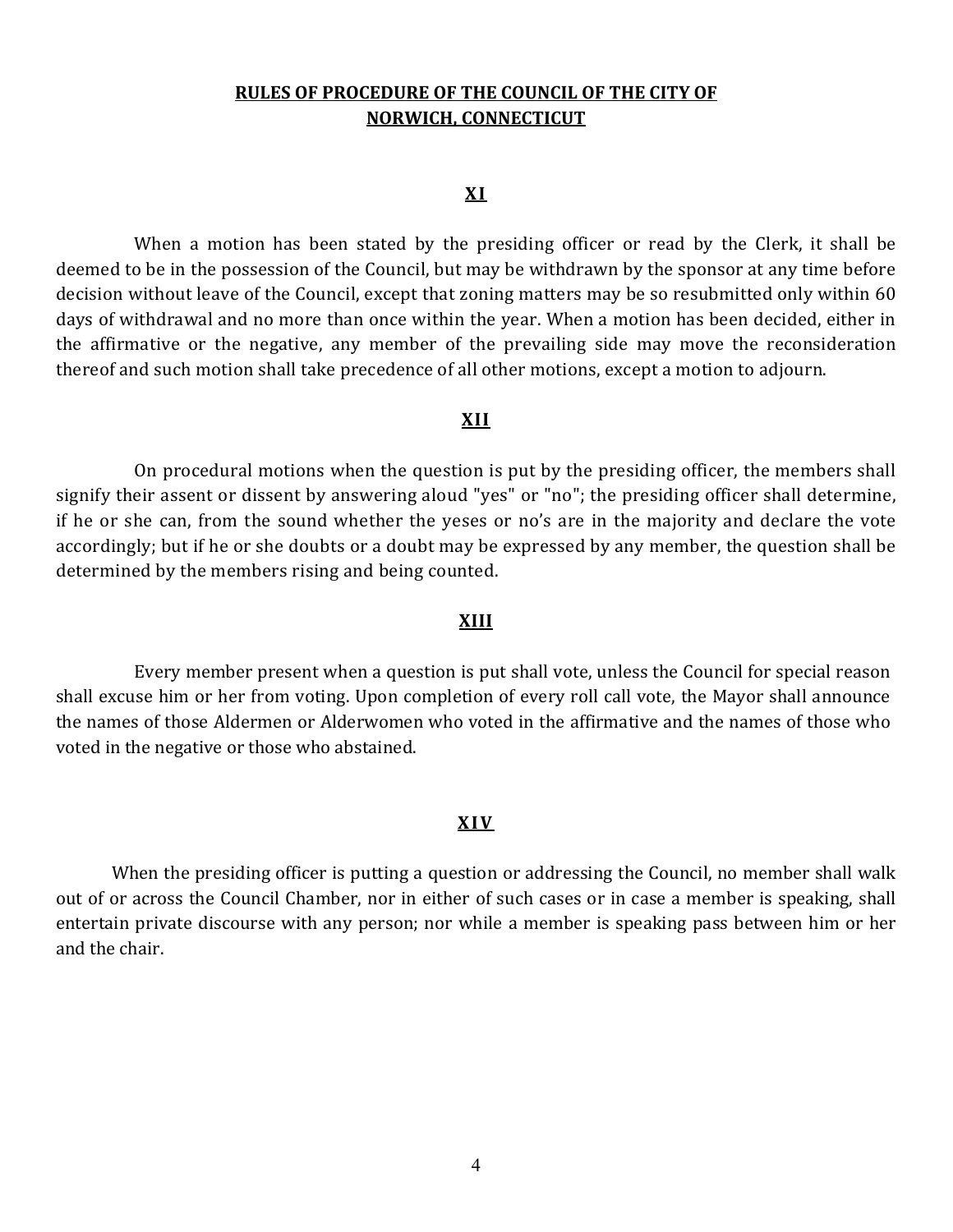#### **X V**

If any member is speaking or otherwise transgresses the rules of the Council, the presiding officer or any member may call him or her to order; and if speaking, the member so called to order shall take his or her seat unless permitted to explain. The Council, if appealed to, shall decide the case without debate. If no such appeal be taken, the decision of the chair shall be final.

#### **XVI**

Special committees of the Council shall be appointed by majority vote of the Council.

#### **XVII**

All matters referred to a committee at a regular or special meeting, shall be reported upon no later than at the next regular meeting unless in the vote, resolution or order making the reference, a different time is designated; but the time may, for sufficient cause, be extended by the Council.

#### **XVIII**

All final reports by any committee shall be submitted in writing.

### **XIX**

The rules contained in Robert's Rules of Order, as amended, shall govern the Council in all cases to which they are applicable and in which they are not inconsistent with the Charter and Ordinances of the City of Norwich and the Rules of Procedure of the Council.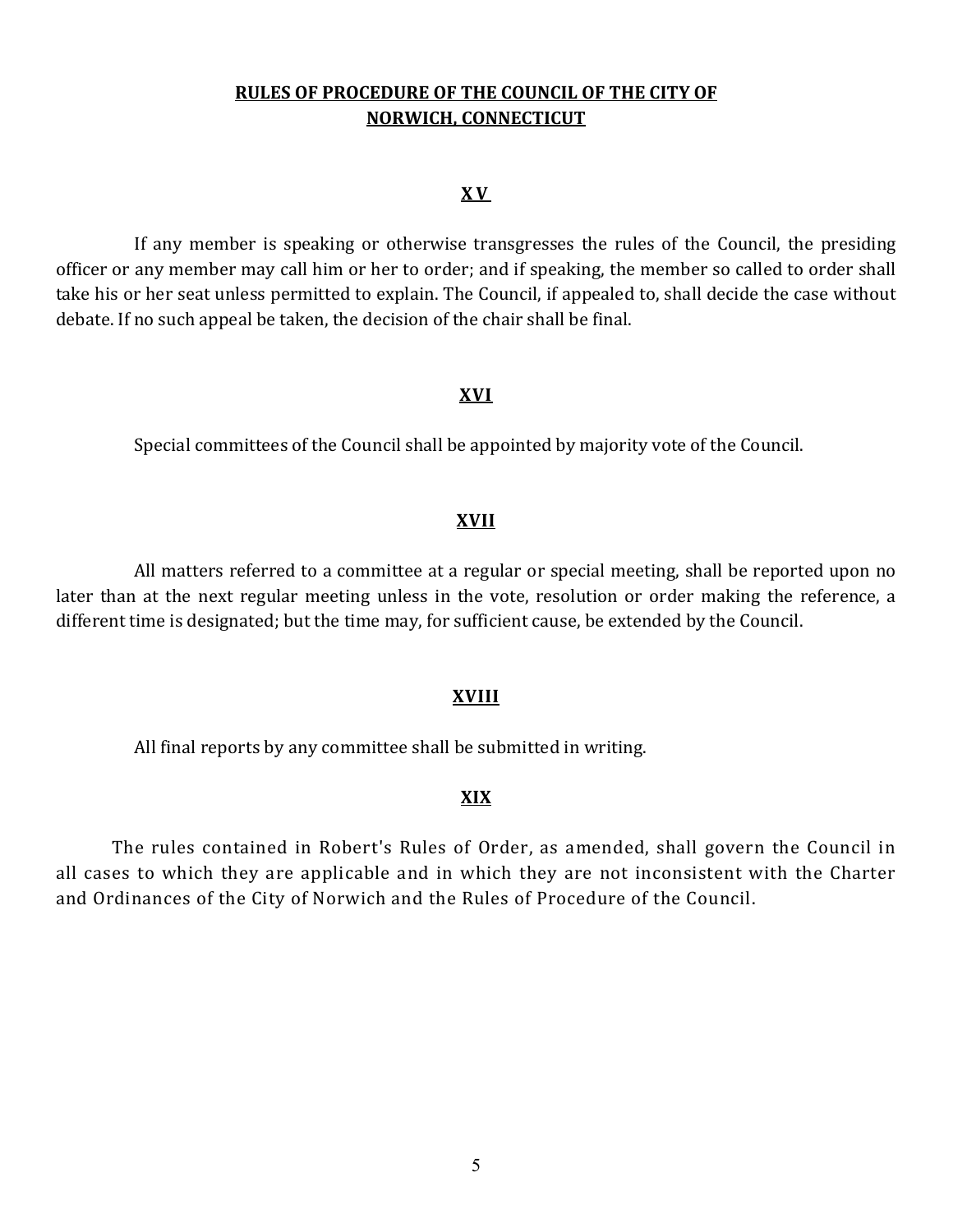## **X X**

At each meeting of the City Council held on the first Monday of each month, in an order set by the Mayor, the following items shall be taken up:

> Adoption of minutes of previous meetings Proclamations and Special Observances Public hearings Second reading and action on ordinances previously presented Petitions and communications Reports of committees City Manager's report Unfinished business Citizen comment on agenda items New business (consent agenda)

Upon the adoption of a resolution establishing additional regular meeting dates, the following item may be added to the order of business for such additional regular meetings as a first order of business:

> Citizen comment on non-agenda items of concern to the City and within the direct purview of the City Council (second meeting).

 The time of commencement of such additional regular meetings and the duration, individually and in the aggregate, of comments under this item, may be established in such resolution. The Mayor may rule out of order any speaker whose comments are not directed to non-agenda items of concern to the City and within the direct purview of the City Council, or which are otherwise inappropriate.

The Mayor shall set the order by which the items listed in this Rule shall be taken up with such assistance as the Mayor may request for this purpose at 3:30p.m. on the Monday of the week preceding each regular meeting of the Council of the City of Norwich, except when the Monday for setting the order, or the Monday of the regular meeting, is a city observed legal holiday in which event the Mayor may select another date. This process shall take place at City Hall at such locations as the Mayor shall select. No more than two members of the Council of the City of Norwich may assist in setting the order with no more than one member of any party, other than the Mayor, being present. Any member of the Council intending to be present must notify the Mayors Secretary at least two business days in advance of the setting of the order of business. If the Mayors Secretary has not received such notification from at least two members of the Council the Mayors Secretary shall give notice of the same to all members of the Council simultaneously, no later than 4:30p.m. on the Friday preceding the Monday of which the order of business is to be set. These notifications may be given by electronic means. At this point any available member of the Council of the City of Norwich may schedule their attendance.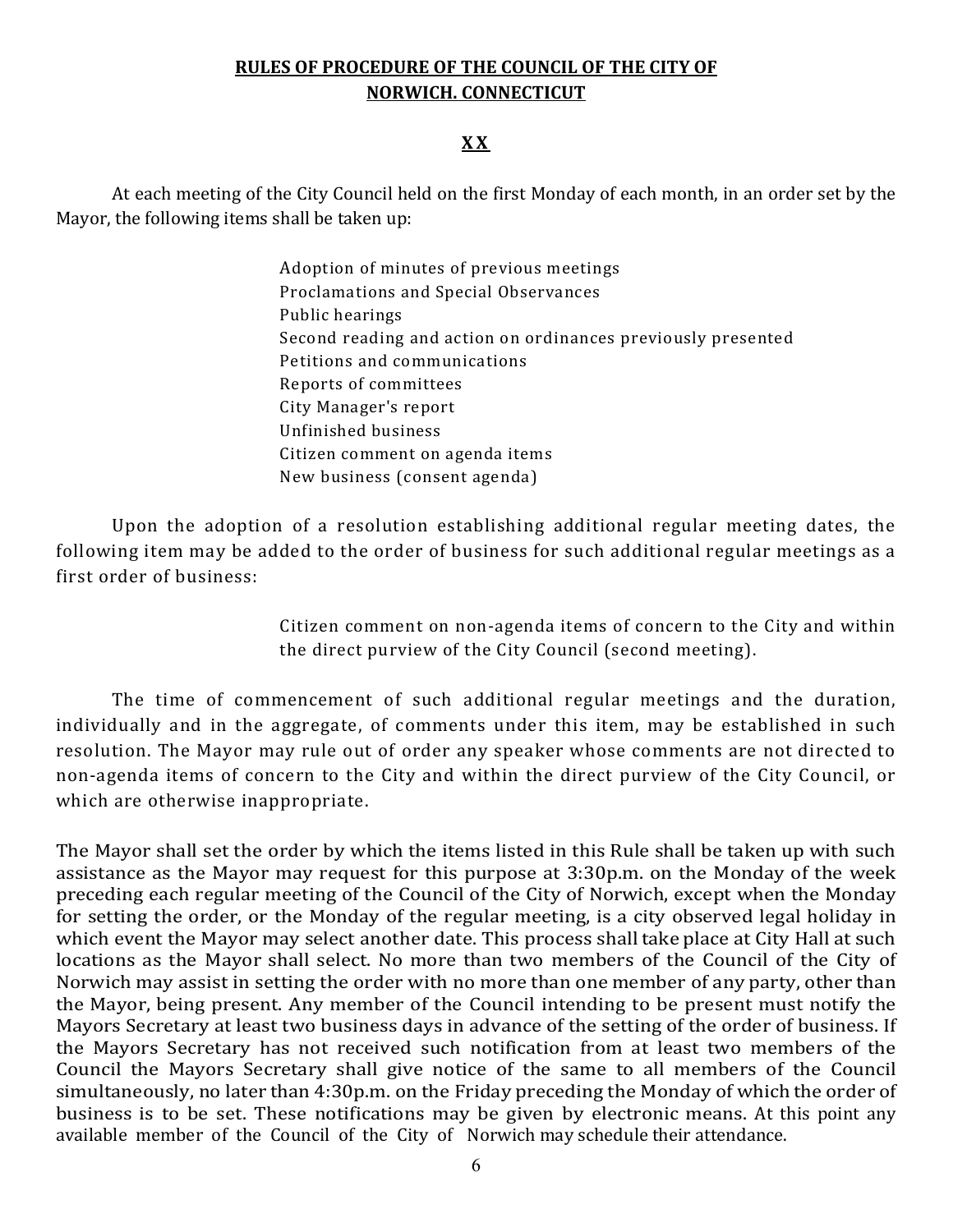#### **XXI**

Except as hereinafter provided, no matter requiring action by the Council shall be considered unless the document initiating the matter has been filed with the City Clerk on or before 4:30 PM on the Monday preceding the day of the regular meeting at which the matter is to be introduced; provided, however, that this rule shall not apply to the introduction and consideration of emergency ordinances.

The City Clerk shall on the Tuesday preceding such regular meeting, prepare an agenda for such meeting and shall transmit such agenda together with copies of the documents filed with him or her under this rule to the Council, City Manager and Corporation Counsel.

Any person or group of persons, other than the Aldermen or Alderwomen, the City Manager and the Corporation Counsel, who files a document with the City Clerk as herein provided may explain such document at the council meeting at which the document is to be presented provided such person or group of persons, at the time of filling of such document, file with the City Clerk a notice stating the name or names of the person or persons who will appear at such meeting to explain such document. Not more than two persons may appear at such meeting to explain such document. Not more than two persons may appear for the affirmative and not more than two persons may appear in opposition. Such document and notice must be filed with the City Clerk in accordance with the first paragraph of this rule or the matter will not be heard until the next succeeding Council meeting.

In addition to citizen comment on non-agenda items of concern to the City and within the direct purview of the City Council, as provided for in Section XX, any person who wishes to address the City Council on a resolution or ordinance which appears on the council agenda for the specific meeting may do so, but any other requests to address the Council, other than in accordance with the preceding paragraph, shall be referred to the appropriate Council committee. No person shall speak longer than three minutes except for those making a presentation at the invitation of the Council.

#### **XXII**

There shall be the following standing committees consisting of three (3) Aldermen or Alderwomen, each to be appointed by majority vote of the Council:

- (a) Public Works and Capital Improvements Committee
- (b) Public Safety Committee
- (c) Appointment & Reappointments Committee